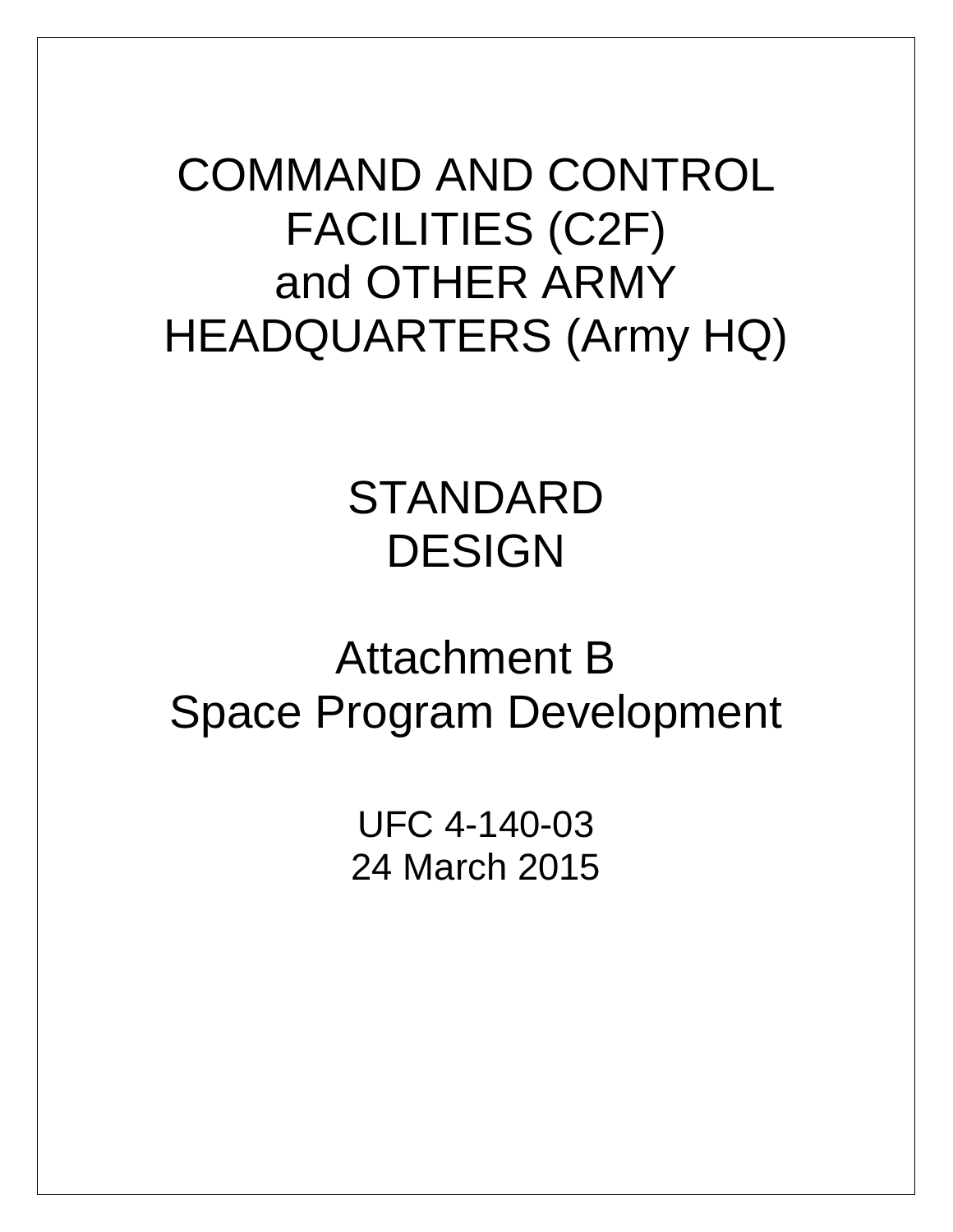This page blank for printing purposes.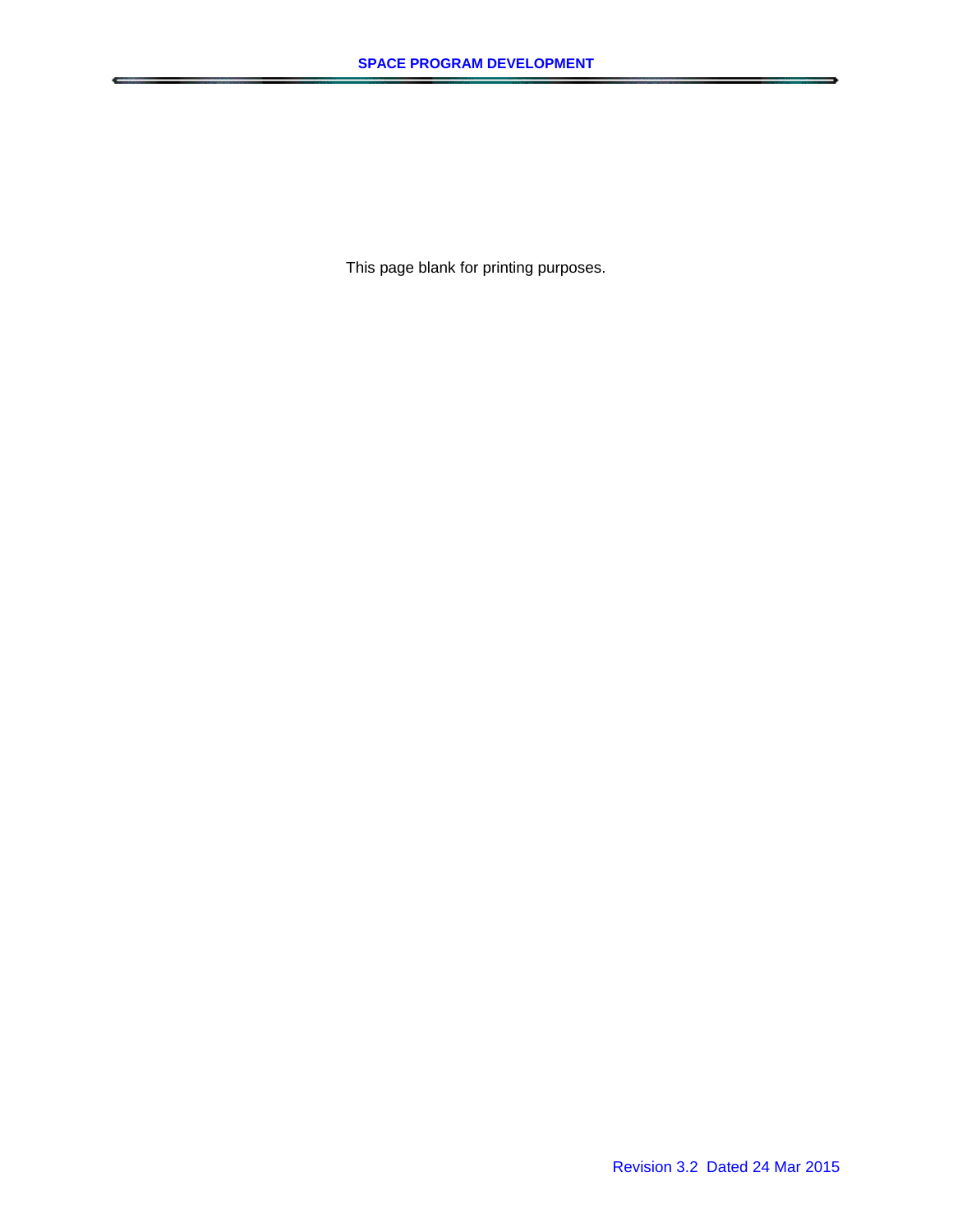- 1 **Purpose:** To provide procedures for developing a standard space program for organizations authorized an Army headquarters (Army HQ). This attachment refers to the activity for which a program is being developed hereafter as the using or supported activity. These procedures apply to space programs for C2F or for other organizations authorized these facility types that are not included in Attachments C – E.
- 2 **General Process:** The space program development process has 11 steps:
	- 2.1 Identify the supported population.
	- 2.2 Organize the supported population by directorate and division equivalent level.
	- 2.3 Identify organizational elements authorized special use space.
	- 2.4 Identify admin workspaces by type (private or open) for each individual on the approved personnel document.
	- 2.5 Identify special space allowances by directorate equivalent. In some cases, for very large organizations (1,000 or more) allowances by division may be appropriate. In other cases, for small directorates (fewer than 20 personnel) allowances, groups of compatible small directorates may be appropriate.
	- 2.6 Identify special use space requirements (SCIF, NOC, and OC).
	- 2.7 Identify mission space and add when applicable.
	- 2.8 Aggregate space by admin, special space, and special use space: SCIF, NOC, and OC, to determine total net area required.
	- 2.9 Apply approved support space factors (e.g., electrical, communications, building circulation and support factors, mechanical).
	- 2.10 Divide total gross area by total building population to determine GSF per person.
	- 2.11 Adjust special space allocations in steps 2.5 and 2.6 as needed to reduce total to 230 NSF per person.

#### **3 Definitions**

#### **3.1 Space related definitions**

- 3.1.1 Administrative work spaces are areas intended to provide a *private office* or *cubicle* (*open office*). They serve as a primary workplace for managers, supervisors, analysts, administrative specialists, instructors and others whose duties require a desk, or similar workstation, with a computer, working files, desk-side printers and / or other peripherals. Administrative workspaces may be located in any security zone. Administrative workspaces in special use areas are included in the calculation of special use spaces when authorized, and not reflected in the total administrative workspace.
- 3.1.2 Special space, as defined in AR 405-70, includes meeting and collaborative spaces and work support spaces. Meeting and collaborative spaces are areas intended to support meetings, video teleconferences and other collaborative activities. Work support spaces are areas that provide space for files, printers / copiers, break, organizational equipment, storage and supplies. Depending on the size of the organization, they may be distinct areas or rooms or dispersed areas within occupied spaces.
- 3.1.3 Special use spaces are workspaces and work support areas that are required to conduct operations in restricted areas. They may include an emergency operations center (OC), a sensitive compartmented information facility (SCIF) and a network operations center (NOC) and their associated functional areas.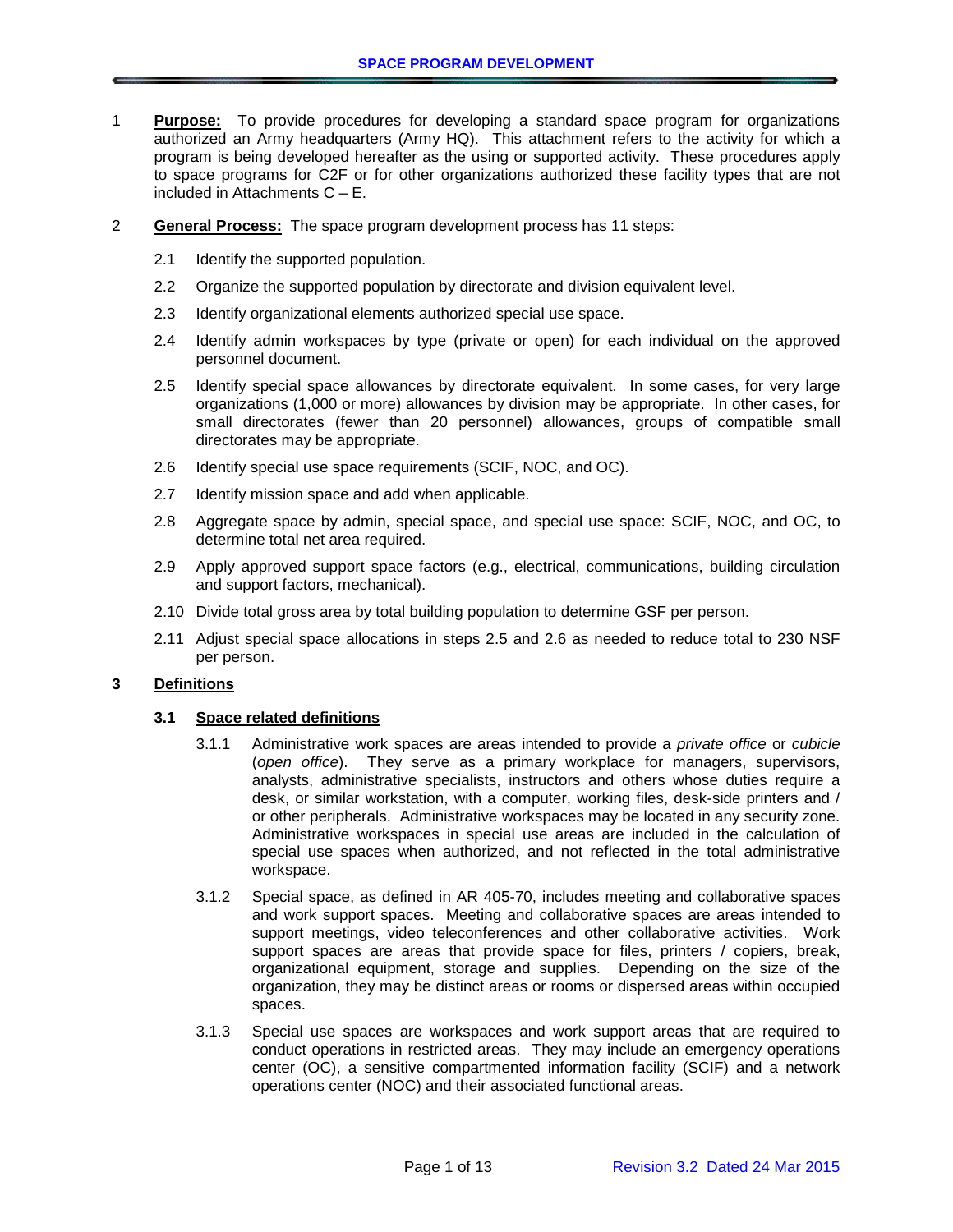- 3.1.4 Mission spaces are functional areas other than those in paragraph 3.1.1 3.1.3 that an organization requires to perform specific missions. These spaces have characteristics and attributes that contribute directly to the unique functions associated with a facility category other than that of the C2F or Army HQ itself. Mission functional areas are normally distinct workspaces or work support areas in which the intended users carry out specific, mission-related activities. Examples include, in the case of an Army HQ, classroom space in an Army school, or laboratory space in a research lab. They are included in the net area of a building.
- 3.2 **Personnel related definitions.** One factor related to space management is the definition of who receives private office space. The level of an individual within an organization directly affects decisions concerning who may have a private office. Authorization documents use different terms for positions otherwise equivalent. The following definitions apply in space planning without regard to the position title in a TDA or TOE.
	- 3.2.1 Director Equivalent Position: Director equivalent position is a position in a headquarters with a general officer or civilian equivalent commander or director that reports directly to the commander, the chief of staff, or an equivalent position, or an individual in a TDA organization commanded by an O6 who reports to the commander.
	- 3.2.2 Division Equivalent Position: Division equivalent position is a position in a TDA headquarters that reports to a director equivalent position as defined above.
	- 3.2.3 Branch Equivalent Position: Branch equivalent position is a position in a TDA headquarters that reports to a division equivalent position as defined above.
- 4 **Develop the Space Program** (*use of MS-Excel, MS-Access or similar is recommended for this process*)
	- 4.1 **Identify the supported population.** This step requires interaction with the supported activity and may involve interaction with the parent organization or proponent over the using activity. Interviews with the supported activity may help validate data and produce a greater understanding of the organization and their requirements.
		- 4.1.1 Obtain personnel authorization document or documents of the using activity. Sources of information are the Army Stationing and Installation Plan (ASIP), FMS Web or the activity itself. There may be multiple personnel authorization documents that need to be merged.
		- 4.1.2 Obtain at least three years of records from organizations that customarily or habitually employ interns, temp-hires, or budget-based staffing (three continuous years). Merge final calculations with authorized personnel documents.
			- 4.1.2.1 From the monthly number of hires over the three-year period, calculate the nominal average for the number of interns, temp-hires, or budget-based staff. The number of workstations is 35% of the nominal average.
			- 4.1.2.2 If only two years of records, calculate the nominal average for the number of interns, temp-hires, or budget-based staff. The number of workstations is 25% of the nominal average.
			- 4.1.2.3 Include this calculated number of workstations with the number of authorized personnel for final calculations in the appropriate workspace (i.e., admin in admin workspace, lab in lab workspace, and similar.)
		- 4.1.3 Identify planned activity changes in personnel strength, organization, or mission by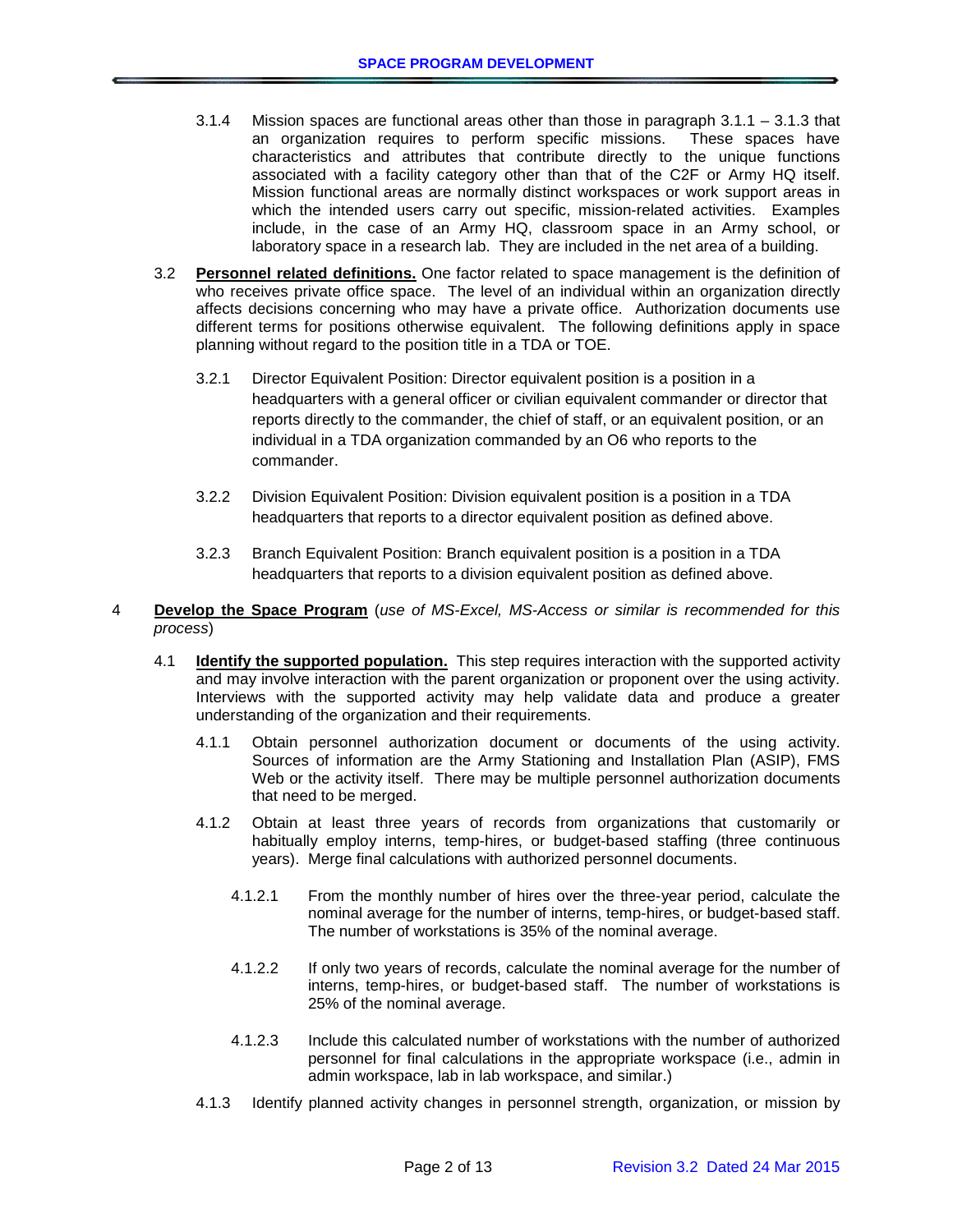interview and verify through the supported activity's higher headquarters.

- 4.1.4 Identify activities or elements affiliated with the using activity and require space in the building. Examples include other service, DoD, or foreign liaisons.
- 4.1.5 Identify elements of the supported activity that are not collocated with the proposed Army HQ, and elements that by mission or function require specialized workspace (e.g., laboratory, general instruction building).

### **4.2 Organize the supported population by directorate and division equivalent level.**

- 4.2.1 If there are more than one authorization documents associated with the using activity or activities, combine them into a consolidated document.
- 4.2.2 Using the definitions in 3.2 above, identify distinct staff elements (directorates, divisions, and branches). Identify all personnel authorizations that operate as part of a single director equivalent regardless of the authorization document on which the position is listed.
- 4.2.3 Insert approved positions not included on an authorization document into the directorate equivalent with which they are associated.

## **4.3 Identify organizational elements authorized special use space.**

- 4.3.1 Identify intelligence related functions that require a SCIF, if any (remarks code SS in personnel documents, a position labeled "SSO" for special security officer, or reference to "JWICS" may be indicators). Flag positions associated with these functions for exclusion from steps 4.4 and 4.5 and calculate requirements in step 4.6
- 4.3.2 Identify operational functions that require an Operations Center, if any (division or branch labeled "current operations" or positions labeled watch or duty officer may be indicators). Flag positions associated with these functions for exclusion from steps 4.4 and 4.5 and calculate requirements in step 4.6.
- 4.3.3 Identify communications, network, or information systems functions requiring a network operations center, if any (division or branches labeled network operations, database administration may be indicators). Flag positions associated with these functions for exclusion from steps 4.4 and 4.5 and calculate requirements in step 4.6.
- 4.4 **Identify admin workspaces by type for each individual** (private or open), authorized admin workspace. Assign each position that requires an admin workspace a type of space based on the following guidelines. Repeat this procedure for personnel identified in paragraph 4.3 to determine the workspaces within security zone 3.
	- 4.4.1 **Determine Private Office Space Requirements:** Private offices are enclosed occupied spaces appropriate for use as a single workstation. Provide private offices for director equivalent positions and for their senior enlisted advisor, deputy directors, one position for the human resources professional at the director level, if present, and division chiefs. Branch chiefs who supervise 10 or more individuals are eligible for a private office as long as the organization does not exceed overall caps on net area. Private offices are also normally appropriate for attorneys; chaplains; reenlistment counselors; Equal Opportunity (EO) / Equal Employment Opportunity (EEO) staff, inspectors on the staff of the Inspector General (IG) and internal review. Private offices may also be appropriate for staff positions that involve recurring discussions of potentially sensitive personal information. The standard defines directors as individuals who report directly to the commander or the chief of staff. Division chiefs are individuals who report to a director. Branch chiefs are individuals who report to a division chief. These definitions take precedence over the position name in the authorizing TDA or other authorization document for the purpose of assigning private office space.
	- 4.4.2 **Determine Open Office Space Requirements.** By default, provide open office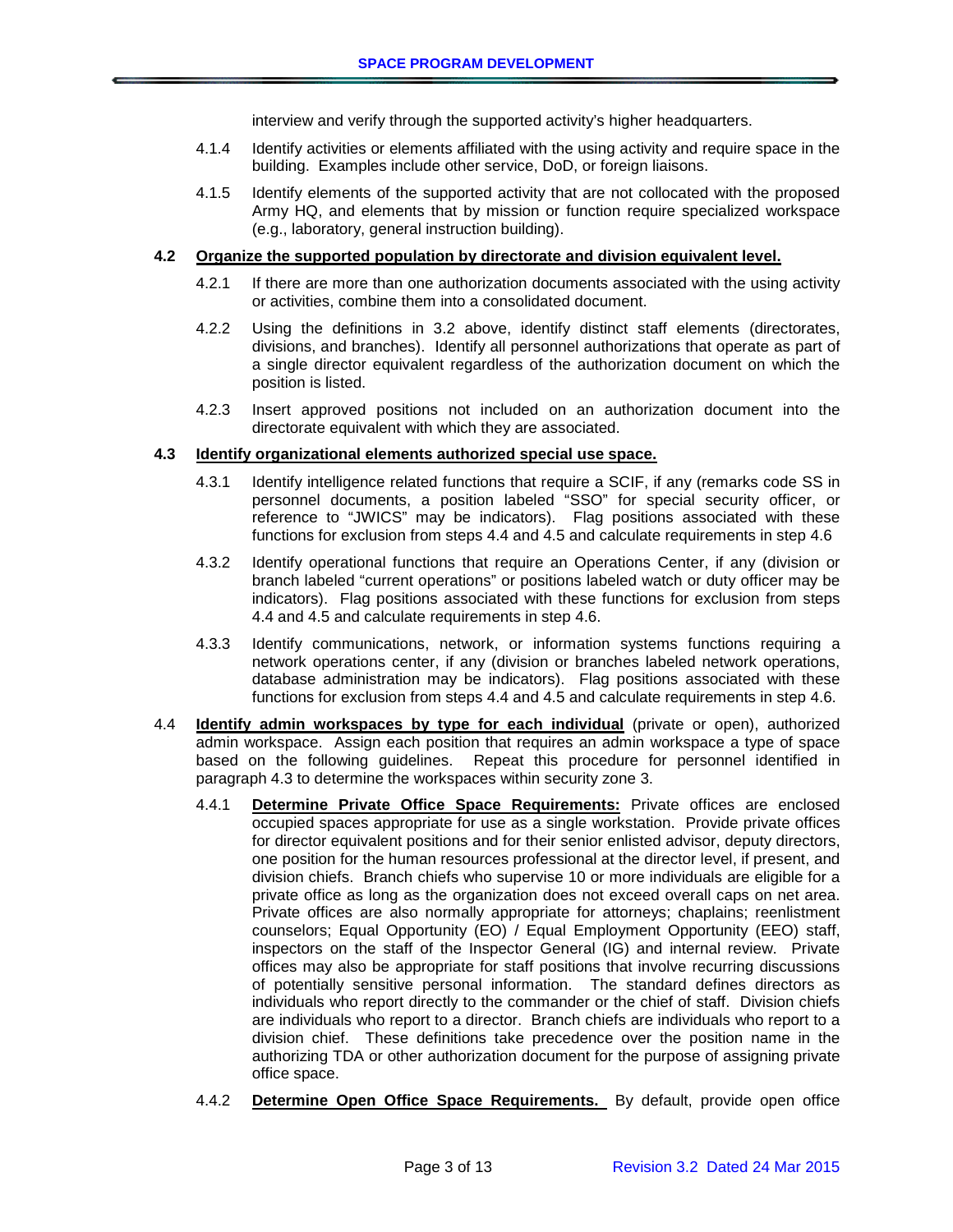space to individuals who require a desk to perform their assigned duties unless they meet the criteria in paragraph 4.4.1 of this attachment. The default cubicle is 6 FT x 8 FT with a 100 percent circulation factor (96 NSF). Adjust cubicle size when special circumstances justify a larger space. Examples include analysts or similar positions that require multiple computer workstations and monitors, customer service staff that require desk side meeting areas, engineers or other staff that require room to work with maps and files at their workstations and other similar situations.

4.4.3 **Assign each position requiring admin space a type work space type** based on [Table 1.](#page-5-0) List the base, circulation and total in separate columns to facilitate developing the program summary.

## <span id="page-5-0"></span>**Table 1: Admin Work Space**

| <b>WORK STATION SPACE ALLOCATION</b> |            |                           |                            |                          |                            |                                                                                                                                                                                                                                                                                                                                                                                                                                        |  |  |  |  |  |
|--------------------------------------|------------|---------------------------|----------------------------|--------------------------|----------------------------|----------------------------------------------------------------------------------------------------------------------------------------------------------------------------------------------------------------------------------------------------------------------------------------------------------------------------------------------------------------------------------------------------------------------------------------|--|--|--|--|--|
| CODE   TYPE                          |            | <b>BASE</b><br><b>NSF</b> | <b>CIRC</b><br><b>RATE</b> | <b>CIRC</b><br><b>SF</b> | <b>TOTAL</b><br><b>NSF</b> | <b>BASIS</b>                                                                                                                                                                                                                                                                                                                                                                                                                           |  |  |  |  |  |
| P <sub>1</sub>                       | Private 01 | 400                       | 25%                        | 10                       | 500                        | Commanders, deputy commanders,<br>heads<br>and                                                                                                                                                                                                                                                                                                                                                                                         |  |  |  |  |  |
|                                      |            |                           |                            | $\Omega$                 |                            | deputies of directorates in grades O9 and O10.                                                                                                                                                                                                                                                                                                                                                                                         |  |  |  |  |  |
| P <sub>2</sub>                       | Private 02 | 300                       | 25%                        | 75                       | 375                        | Commanders, deputy commanders, heads<br>and<br>deputies of directorates and divisions in grades O7<br>and O8.<br>SES and comparable positions.<br>Deputies of positions in P1 category.<br>Command sergeants major of positions in P1 and P2<br>categories.                                                                                                                                                                            |  |  |  |  |  |
| P <sub>3</sub>                       | Private 03 | 200                       | 25%                        | 50                       | 250                        | Commanders in grade O6 and O5.<br>Deputy commanders in grade O5.<br>Division heads in grades O6 or GS 14-15 who require<br>private offices.<br>Branch heads in grades O6 or GS 14-15 who report to<br>division heads in P2 category.<br>Deputies of positions in P2 category who require<br>private office.<br>Personnel in grades GS-16 or O7 and above who<br>require private office.                                                |  |  |  |  |  |
| P <sub>4</sub>                       | Private 04 | 150                       | 25%                        | 38                       | 188                        | Commanders in grade O4<br>Division heads in grade GS-13 or O5 who require<br>private offices<br>Deputies of positions in P3 category who require<br>private offices<br>Branch heads in grades GS 13-15, O5, or O6 who<br>report to division heads in category P3 and require<br>private offices<br>Personnel in grades GS 14-15 OR O6 and below who<br>require private offices.<br>Command sergeants major of positions in P3 category |  |  |  |  |  |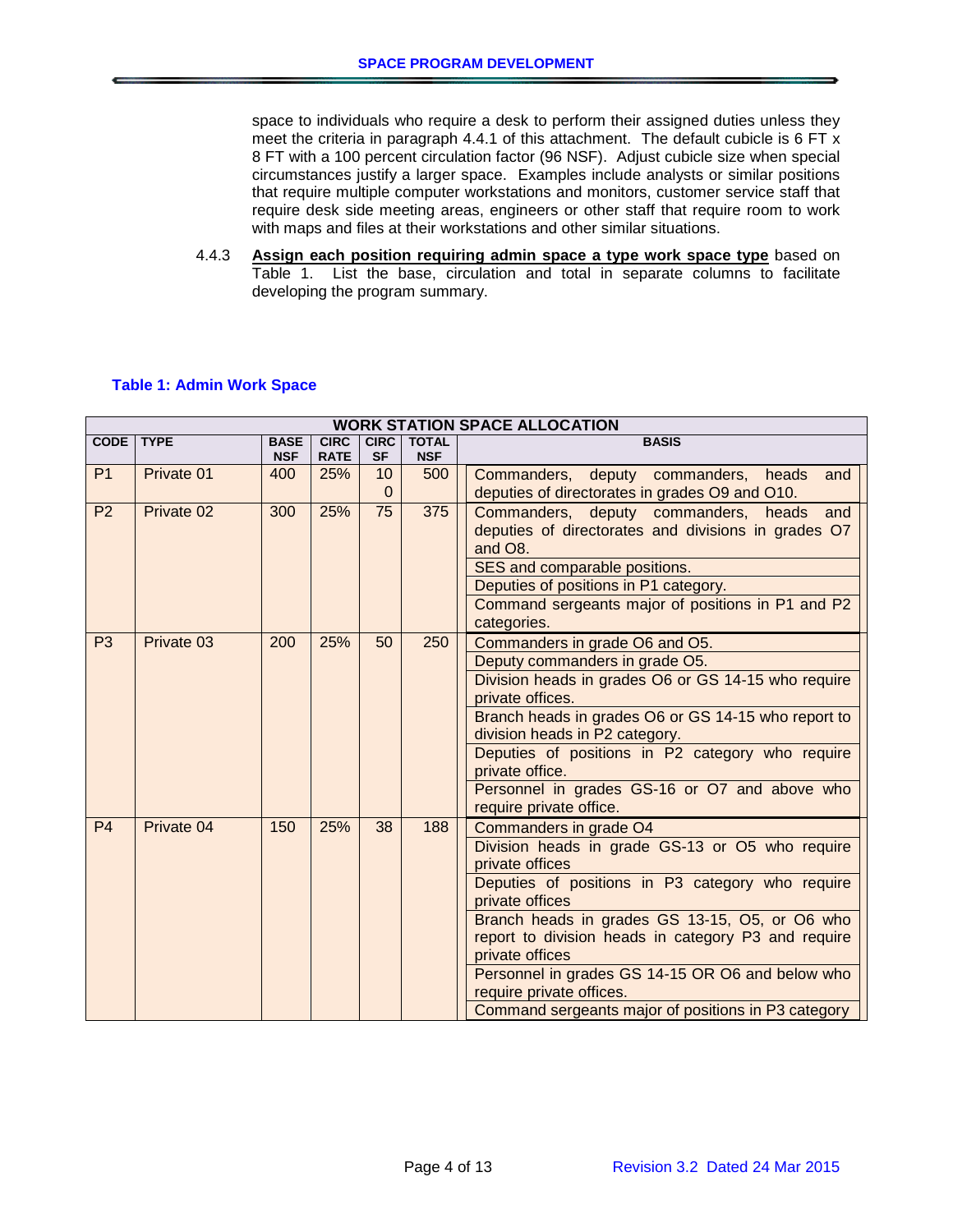| <b>WORK STATION SPACE ALLOCATION</b> |                       |             |             |             |              |                                                       |  |  |  |  |  |  |
|--------------------------------------|-----------------------|-------------|-------------|-------------|--------------|-------------------------------------------------------|--|--|--|--|--|--|
| <b>CODE</b>                          | <b>TYPE</b>           | <b>BASE</b> | <b>CIRC</b> | <b>CIRC</b> | <b>TOTAL</b> | <b>BASIS</b>                                          |  |  |  |  |  |  |
|                                      |                       | <b>NSF</b>  | <b>RATE</b> | <b>SF</b>   | <b>NSF</b>   |                                                       |  |  |  |  |  |  |
| P <sub>5</sub>                       | Private 05            | 110         | 25%         | 28          | 138          | Commanders in grade O3                                |  |  |  |  |  |  |
|                                      |                       |             |             |             |              | Branch heads in grade GS-12, O4, and below who        |  |  |  |  |  |  |
|                                      |                       |             |             |             |              | require private offices                               |  |  |  |  |  |  |
|                                      |                       |             |             |             |              | Personnel in grade GS-13, O5, and below who require   |  |  |  |  |  |  |
|                                      |                       |             |             |             |              | private offices                                       |  |  |  |  |  |  |
|                                      |                       |             |             |             |              | Staff sergeants major                                 |  |  |  |  |  |  |
|                                      |                       |             |             |             |              | Unit first sergeants in grade E8                      |  |  |  |  |  |  |
| <b>OR</b>                            | <b>Open Regular</b>   | 48          | 100         | 48          | 96           | Position requires admin space but does not require a  |  |  |  |  |  |  |
|                                      |                       |             | %           |             |              | private office                                        |  |  |  |  |  |  |
| S <sub>3</sub>                       | <b>SCIF Private</b>   | 200         | 25%         | 50          | 250          | Private office located in SCIF, same as P3 above      |  |  |  |  |  |  |
|                                      | 03                    |             |             |             |              |                                                       |  |  |  |  |  |  |
| S <sub>4</sub>                       | <b>SCIF Private</b>   | 150         | 25%         | 38          | 188          | Private office located in SCIF, same as P4 above      |  |  |  |  |  |  |
|                                      | 04                    |             |             |             |              |                                                       |  |  |  |  |  |  |
| S <sub>5</sub>                       | <b>SCIF Private</b>   | 110         | 25%         | 28          | 138          | Private office located in SCIF, same as P5 above      |  |  |  |  |  |  |
|                                      | 05                    |             |             |             |              |                                                       |  |  |  |  |  |  |
| <b>SR</b>                            | <b>SCIF Open</b>      | 48          | 100         | 48          | 96           | Position is authorized workspace within SCIF, space   |  |  |  |  |  |  |
|                                      | Regular               |             | %           |             |              | allowance duplication not authorized                  |  |  |  |  |  |  |
| N3                                   | <b>NOC Private 03</b> | 200         | 25%         | 50          | 250          | Private office located in NOC, same as P3 above       |  |  |  |  |  |  |
| N <sub>4</sub>                       | <b>NOC Private 04</b> | 150         | 25%         | 38          | 188          | Private office located in NOC, same as P4 above       |  |  |  |  |  |  |
| N <sub>5</sub>                       | <b>NOC Private 05</b> | 110         | 25%         | 28          | 138          | Private office located in NOC, same as P5 above       |  |  |  |  |  |  |
| <b>NR</b>                            | <b>NOC Open</b>       | 48          | 100         | 48          | 96           | Position located in NOC, space allowance duplication  |  |  |  |  |  |  |
|                                      | Regular               |             | %           |             |              | not authorized                                        |  |  |  |  |  |  |
| A2                                   | OC Private 02         | 300         | 25%         | 75          | 375          | Private office located in AAOC, same as P2 above      |  |  |  |  |  |  |
| A3                                   | OC Private 03         | 200         | 25%         | 50          | 250          | Private office located in AAOC, same as P3 above      |  |  |  |  |  |  |
| A4                                   | OC Private 04         | 150         | 25%         | 38          | 188          | Private office located in AAOC, same as P4 above      |  |  |  |  |  |  |
| A <sub>5</sub>                       | OC Private 05         | 110         | 25%         | 28          | 138          | Private office located in AAOC, same as P5 above      |  |  |  |  |  |  |
| <b>AR</b>                            | OC Open               | 48          | 100         | 48          | 96           | Position located in AAOC, space allowance duplication |  |  |  |  |  |  |
|                                      | Regular               |             | $\%$        |             |              | not authorized                                        |  |  |  |  |  |  |
| <b>AL</b>                            | OC Open               | 64          | 60%         | 38          | 102          | ACOM only, same as AR above                           |  |  |  |  |  |  |
|                                      | Large                 |             |             |             |              |                                                       |  |  |  |  |  |  |

- 4.5 **Identify special space allowances by directorate equivalent.** In some cases, for very large organizations (1,000 or more), calculating allowances by division may be appropriate. In other cases, for small directorates (fewer than 20 personnel), calculating allowances with adjacent groups of directorates may be appropriate. Special space includes space for files, printers / copiers, break, organizational equipment, directorate or division storage and supplies. It also includes space such as the entry control lobby, distribution space and distributed learning.
	- 4.5.1 Using the information in [Table 2,](#page-10-0) evaluate each directorate for special space using the total number of personnel authorized minus personnel identified in step 4.3.
	- 4.5.2 If a spreadsheet format is used, insert a line for each allowed special space by type and quantity following the listing of directorate personnel.
	- 4.5.3 A general description of each type of special space follows:
		- 4.5.3.1 **Conference Rooms**: Conference rooms are collaborative spaces that provide areas for meetings, internal training, and video teleconferences. Base the size of conference rooms on the required capacity. Base the requirements on organizational structure. However, position and assign conference rooms in a way that promotes shared use when possible.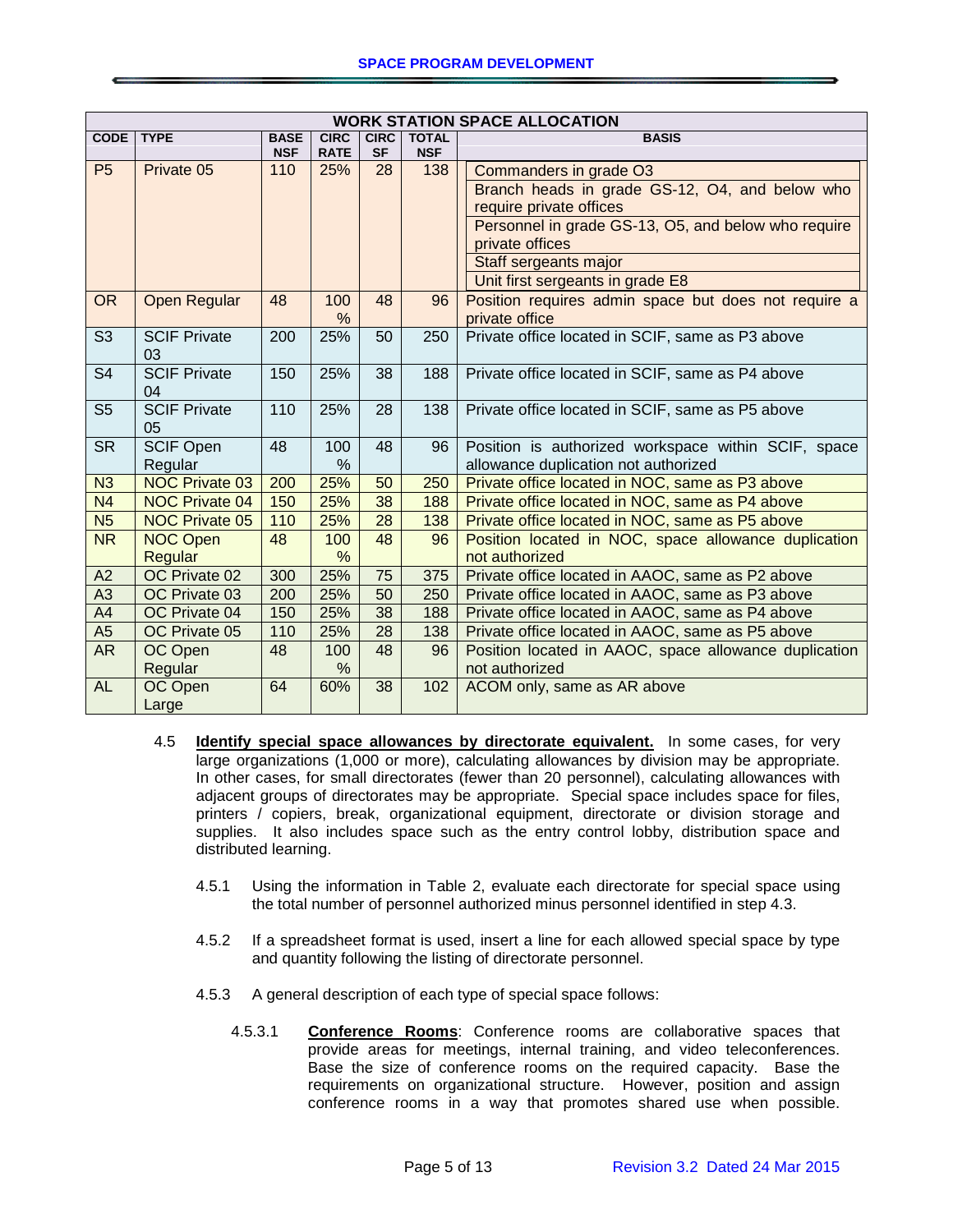Provide dedicated conference rooms only when there is a strong justification. Command elements, contracting activities that conduct bidder debriefings for private companies, public affairs offices, inspectors general, and internal review are examples of activities that may warrant a dedicated conference room.

- 4.5.3.2 **A team room** is a collaborative space general functional area. It should be an austere enclosed space within an open office area. It may be either a hard walled room or an enclosed modular-walled room. It provides a space for impromptu internal collaboration, counseling, and other activities that require privacy or sound separation. It should provide space for up to eight people around a small table. Provide not more than 120 NSF plus circulation for this space.
- 4.5.3.3 **A break area** is an area where individuals may prepare beverages, store and heat food, and obtain items from vending machines. Break areas normally do not provide seating. For a secure area, such as Security Zone 3 (SZ3) provide the break area immediately adjacent to, but outside, the secure area. Use the combined staffing of the largest shift of permanent staff to determine the size. Provide seating capacity for up to 25% of the largest shift, not to exceed 15 seats.
- 4.5.3.4 **A lactation room** is a room where nursing mothers retreat to a quiet, closed area to collect expressed milk. A typical pumping session includes changing clothes, sitting at a desk in front of a pump for 15 to 30 minutes, placing milk in storage bottles, washing bottles and pump parts and packing them away until the next pumping session, and redressing and returning to work. At the end of the session, the pumped milk must be stored in a refrigerator or cooler. Other considerations for lactation rooms, or mothers' rooms, include the need for actual and perceived privacy. Pumps can be noisy so sound dampening is important to achieve auditory comfort in and around the space. Walls, doors, and locks must be substantial and provide a good sense of security.
- 4.5.3.5 **Assembly spaces** are areas near the main entrance to a building that facilitate access control and can accommodate small ceremonial gatherings such as promotion and award ceremonies or receptions. This type of space is distinct from large meeting rooms because it does not provide seating and cannot readily accommodate meetings or conferences. These areas are frequently open multi-story spaces or atriums. Base the size and capacity of assembly areas on the total capacity of the building. As a planning factor, allow 2,000 NSF for buildings with a capacity of 2,000 PN or more. For smaller buildings, allow 500 NSF plus one (1) NSF per person over 500 PN, rounded up in increments of 25 NSF. For buildings with a capacity of more than 2,500 PN, add one (1) NSF per person over 2,500 PN, rounded up in increments of 25 NSF. Do not confuse this space with vestibules or foyers, which are support functional areas that provide a transition between exterior spaces and interior spaces for limiting infiltration of heat or cold into conditioned spaces.
- 4.5.3.6 **A Distributed Training / Computer-Based Training (DT / CBT) room** is a dedicated computer-enabled digital training room. Provide one room for organizations with more than 500 PN authorized if the organization has training requirements and does not meet the criteria for facilities in facility category 17119, 17120, or 17136. Provide a maximum of two (2) six (6) person stations equipped with Classroom XXI Technology for Soldier skills or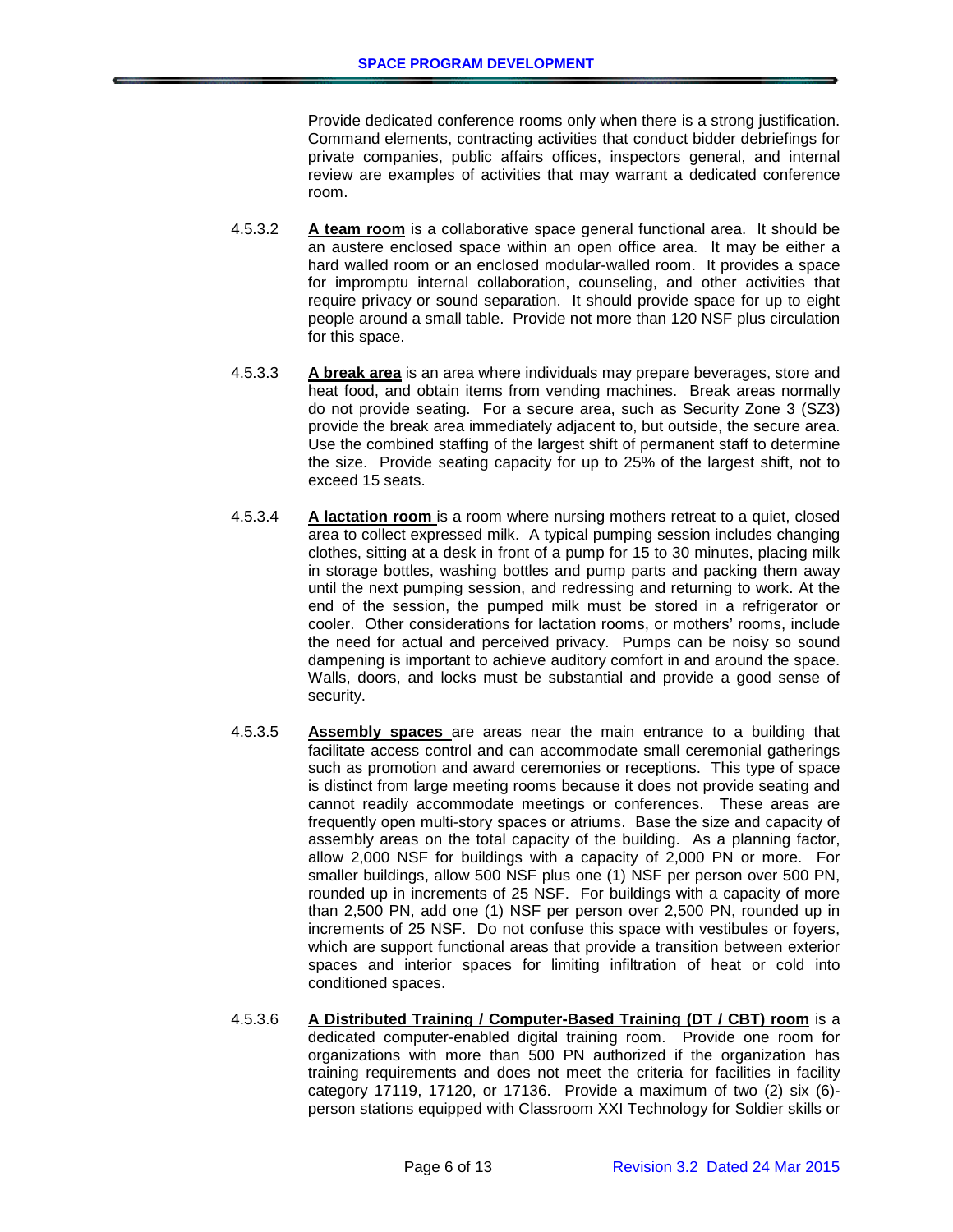small group training. The workstations require linkage with training and knowledge centers across the Global Information Grid (GIG). The DT / CBT Room shall not exceed 572 NSF. Report DT / CBT rooms using the same category code as their parent admin space.

- 4.5.3.7 **A distribution room** is a general functional area that provides a central location for processing incoming and outgoing correspondence, staff papers, packages, and other similar items. Echelons Above Corps (EAC) level have a base allowance of 260 NSF. Other organizations have a base allowance of 200 NSF. If the distribution room has a full-time staff, provide one regular open office space of 96 NSF for each full-time worker. Exclude these personnel positions from calculations for other admin workspaces. This room is not a postal facility unless the using activity or facility has been designated as an alternate postal facility.
- 4.5.3.8 **File storage areas** are a general functional area for shared or organizational files. The allowances for occupied areas include individual files. The file storage area will normally be part of the open office area rather than a separate room, unless security considerations apply. Adjust the requirement upwards for organizations that have a mission to retain records for extended periods. An example of this is a contracting organization, which has both large files and the need to keep files for a long period of time, or Corps of Engineers districts that maintain maps, plans and other engineering documents. Reduce the requirement for organizations that do not have the number of files per capita as the basis of allowance assumes.
- 4.5.3.9 **General-purpose storage rooms** refer to the space an activity needs to store routine administrative supplies, spare parts for computers and peripherals, shared small hand tools and devices and consumables. General-purpose storage is associated with the people and functions in the supported general functional area. Provide space in a lockable room. Storage for authorized organizational items or specialized mission related equipment is additive to this storage function.
- 4.5.3.10 **Printer / copier spaces** are general functional areas that provide shared printers and copiers and associated functions. Associated functions include, but are not limited to scanners, paper punches, binding equipment, and shredders. The printer / copier area may be part of the open office area rather than a separate room, unless security considerations apply.
- 4.5.3.11 Allow **reception areas** based on position and function. Commanders, heads of directorates, offices, bureaus, agencies, and comparable positions in Grades O7-O10 and SES, are authorized reception areas. Research Grades O7-O10 and SES, are authorized reception areas. laboratories, test and evaluation facilities, contracting activities and organizations that have frequent interactions with commercial or private sector agencies or individuals often require space for visitors for security or confidentiality reasons.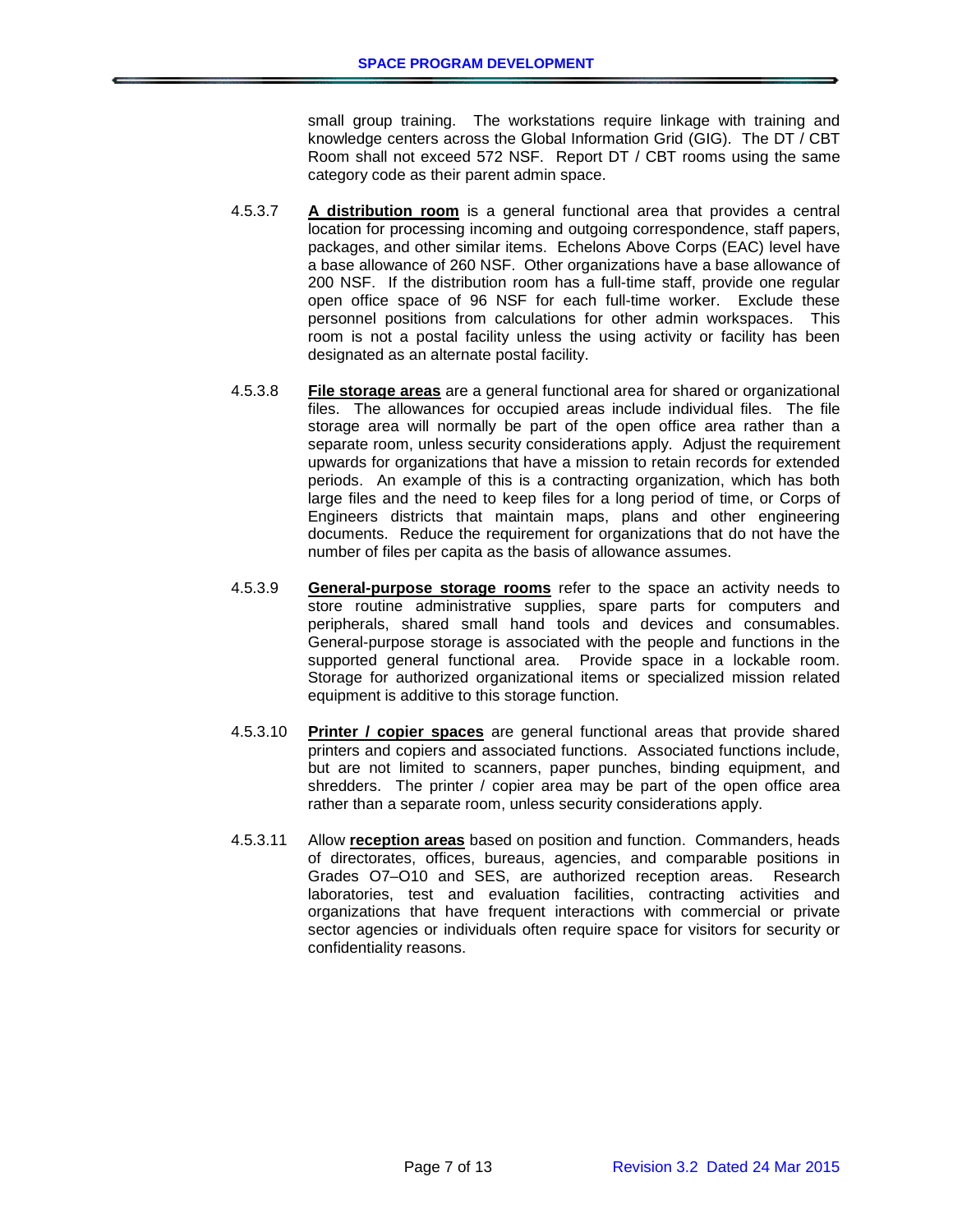This page blank for printing purposes.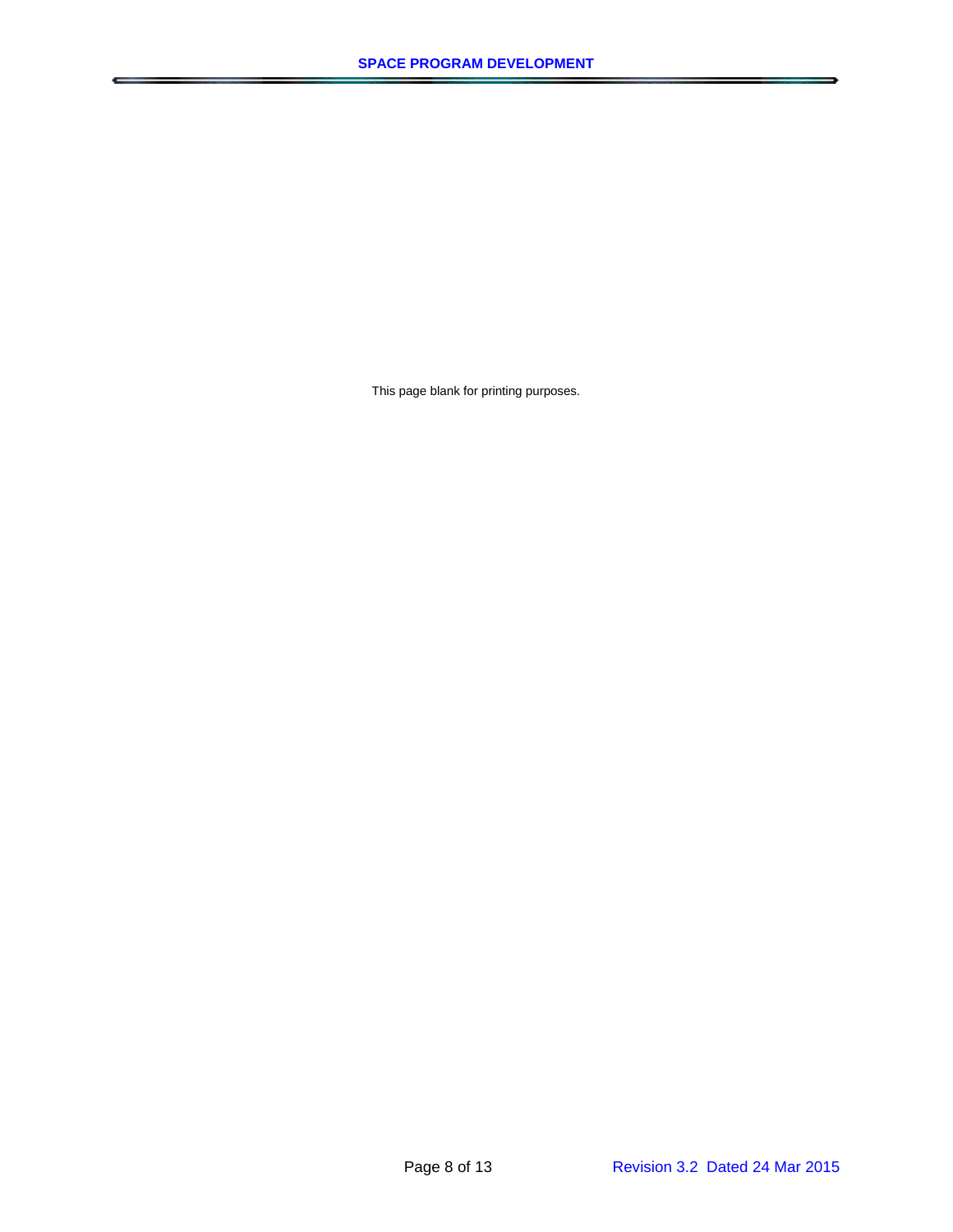# <span id="page-10-0"></span>**Table 2: Special and Special Use Space Allowances**

The purpose of this table is to inform the individual programming the Army HQ how special spaces are calculated in the preparing space. No more than 25% of the building can be devoted to collaborative workspaces (e.g. conf rooms, classrooms and team rooms).

| <b>TYPE</b>      | <b>CODE</b>     | <b>NAME</b>                                        | CAPA-<br><b>CITY</b> | <b>NSF</b> | <b>CIRC</b><br><b>RATE</b> | <b>CIRC</b><br><b>SF</b> | <b>TOTAL</b><br><b>NSF</b> | C <sub>2</sub> F<br><b>ADMIN</b><br><b>Use</b><br>Code | Army HQ<br><b>ADMIN Use</b><br>Code | EOC<br>OC<br><b>Use</b><br>Code | <b>NOC</b><br><b>Use</b><br>Code | <b>SCIF</b><br><b>Use</b><br>Code | <b>BASIS</b>                                                                                                                                                                                                                                                                                                                                                                                                               |  |
|------------------|-----------------|----------------------------------------------------|----------------------|------------|----------------------------|--------------------------|----------------------------|--------------------------------------------------------|-------------------------------------|---------------------------------|----------------------------------|-----------------------------------|----------------------------------------------------------------------------------------------------------------------------------------------------------------------------------------------------------------------------------------------------------------------------------------------------------------------------------------------------------------------------------------------------------------------------|--|
| <b>ADMIN</b>     | P <sub>1</sub>  | Private 01                                         |                      | 400        | 25%                        | 100                      | 500                        | $\mathsf{A}$                                           | $\mathsf{A}$                        | $\circ$                         | N                                | S                                 | Commanders, deputy commanders, heads and deputies of directorates in grades O9<br>and O10.                                                                                                                                                                                                                                                                                                                                 |  |
| <b>ADMIN</b>     | P <sub>2</sub>  | Private 02                                         |                      | 300        | 25%                        | 75                       | 375                        | $\overline{A}$                                         | $\overline{A}$                      | $\circ$                         | N                                | S                                 | Commanders, deputy commanders, heads and deputies of directorates and divisions in<br>grades O7 and O8.<br>SES and comparable positions.<br>Deputies of positions in P1 category.<br>Command sergeants major of positions in P1 and P2 categories.                                                                                                                                                                         |  |
| <b>ADMIN</b>     | P <sub>3</sub>  | Private 03                                         |                      | 200        | 25%                        | 50                       | 250                        | $\overline{A}$                                         | $\overline{A}$                      | $\circ$                         | N                                | S                                 | Commanders in grade O6 and O5.<br>Deputy commanders in grade O5.<br>Division heads in grades O6 or GS 14-15 who require private offices.<br>Branch heads in grades O6 or GS 14-15 who report to division heads in P2 category.<br>Deputies of positions in P2 category who require private office.<br>Personnel in grades GS-16 or O7 and above who require private office.                                                |  |
| <b>ADMIN</b>     | <b>P4</b>       | Private 04                                         |                      | 150        | 25%                        | 38                       | 188                        | $\overline{A}$                                         | $\overline{A}$                      | $\circ$                         | N                                | S                                 | Commanders in grade O4<br>Division heads in grade GS-13 or O5 who require private offices<br>Deputies of positions in P3 category who require private offices<br>Branch heads in grades GS 13-15, O5, or O6 who report to division heads in category<br>P3 and require private offices<br>Personnel in grades GS 14-15 OR O6 and below who require private offices.<br>Command sergeants major of positions in P3 category |  |
| <b>ADMIN</b>     | P <sub>5</sub>  | Private 05                                         |                      | 110        | 25%                        | 28                       | 138                        | $\overline{A}$                                         | $\overline{A}$                      | $\circ$                         | N                                | S                                 | Commanders in grade O3<br>Branch heads in grade GS-12, O4, and below who require private offices<br>Personnel in grade GS-13, O5, and below who require private offices<br>Staff sergeants major<br>Unit first sergeants in grade E8                                                                                                                                                                                       |  |
| <b>ADMIN</b>     | OR              | Open Regular                                       |                      | 48         | 100%                       | 48                       | 96                         | $\overline{A}$                                         | $\overline{A}$                      | $\circ$                         | N                                | S                                 | Position requires admin space but does not require a private office                                                                                                                                                                                                                                                                                                                                                        |  |
| <b>ADMIN</b>     | OL              | Open Large                                         |                      | 64         | 60%                        | $\overline{38}$          | 102                        | $\overline{A}$                                         |                                     | $\circ$                         | N                                | S                                 | ACOM only, same as OR above                                                                                                                                                                                                                                                                                                                                                                                                |  |
| EOC/OC<br>EOC/OC | CG<br><b>DS</b> | Ops area CG jump station<br>Ops area shift console |                      | 36<br>16   | 50%<br>50%                 | 18<br>8                  | 54<br>24                   |                                                        |                                     | $\overline{O}$<br>$\circ$       |                                  |                                   | One per OC<br>NMT 70% of PN within special use operations area are seated in the OC. Provide at rate of 1:2<br>of total authorized PN by mission task or function                                                                                                                                                                                                                                                          |  |
| EOC / OC         | LP              | Senior leader planning room                        | 12                   | 600        | 25%                        | 150                      | 750                        |                                                        |                                     | $\overline{O}$                  |                                  |                                   | One per C2F OC                                                                                                                                                                                                                                                                                                                                                                                                             |  |
| EOC / OC         | OP              | OC planning room                                   | 15                   | 500        | 25%                        | 125                      | 625                        |                                                        |                                     | $\Omega$                        |                                  |                                   | NTE three per OC                                                                                                                                                                                                                                                                                                                                                                                                           |  |
| EOC / OC         | SA              | <b>Situational Awareness Room</b>                  | 12 <sub>2</sub>      | 414        | 25%                        | 104                      | 518                        |                                                        |                                     | $\overline{O}$                  |                                  |                                   | One per C2F OC                                                                                                                                                                                                                                                                                                                                                                                                             |  |
| <b>MEETING</b>   | CL              | 35 pers CONF/VTC                                   | 35                   | 805        | 25%                        | 201                      | 1,006                      | A                                                      |                                     | $\circ$                         | N                                |                                   | One per directorate with 70 or more PN. Conference room capacity of directorate NTE 50% of<br>authorized strength                                                                                                                                                                                                                                                                                                          |  |
| <b>MEETING</b>   | CLL             | Classroom                                          |                      | 1,600      | 25%                        | 400                      | 2,000                      |                                                        |                                     |                                 |                                  |                                   | NTE one per building                                                                                                                                                                                                                                                                                                                                                                                                       |  |
| <b>MEETING</b>   | <b>CM</b>       | 24 PERS CONF/ VTC                                  | 24                   | 572        | 25%                        | 143                      | 715                        | A                                                      | $\mathsf{A}$                        | $\circ$                         | N                                | S                                 | One per division with 48 or more PN. Conference room capacity of division NTE 50% of<br>authorized strength                                                                                                                                                                                                                                                                                                                |  |
| <b>MEETING</b>   | <b>CS</b>       | 12 PERS CONF/ VTC                                  | 12                   | 255        | 25%                        | 64                       | 319                        | $\overline{A}$                                         | $\mathsf{A}$                        | $\circ$                         | N                                | S                                 | NMT one per directorate, division, or special staff equivalent with more than 24 PN                                                                                                                                                                                                                                                                                                                                        |  |
| <b>MEETING</b>   | CB              | 150 PERS Briefing CONF / VTC                       | 150                  | 2,250      | 25%                        | 563                      | 2813                       |                                                        |                                     |                                 |                                  |                                   | One per C2F provided near building entrance                                                                                                                                                                                                                                                                                                                                                                                |  |
| <b>MEETING</b>   | HB              | 50 PERS Briefing Room CONF /<br><b>VTC</b>         | 50                   | 1000       | 25%                        | 250                      | 1250                       |                                                        | $\mathsf{A}$                        |                                 |                                  |                                   | One per Army HQ                                                                                                                                                                                                                                                                                                                                                                                                            |  |
| <b>MEETING</b>   | EC              | <b>Executive CONF</b>                              | 35                   | 805        | 25%                        | 201                      | 1,006                      | $\mathsf{A}$                                           |                                     |                                 |                                  |                                   | One per command suite                                                                                                                                                                                                                                                                                                                                                                                                      |  |
| <b>MEETING</b>   | CC              | <b>Command CONF</b>                                | 60                   | 1,600      | 25%                        | 400                      | 2,000                      | $\mathsf{A}$                                           |                                     |                                 |                                  |                                   | One per command suite, ACOM only                                                                                                                                                                                                                                                                                                                                                                                           |  |
| <b>SCIF</b>      | <b>SP</b>       | <b>SCIF Secure Planning Room</b>                   | 20                   | 500        | 25%                        | 125                      | 625                        |                                                        |                                     |                                 |                                  | S.                                | NTE two per SCIF                                                                                                                                                                                                                                                                                                                                                                                                           |  |
| <b>SCIF</b>      | <b>SP</b>       | <b>SCIF Secure Planning Room</b>                   | 10 <sup>°</sup>      | 330        | 25%                        | 85                       | 415                        |                                                        |                                     |                                 |                                  | S                                 | NTE two per SCIF                                                                                                                                                                                                                                                                                                                                                                                                           |  |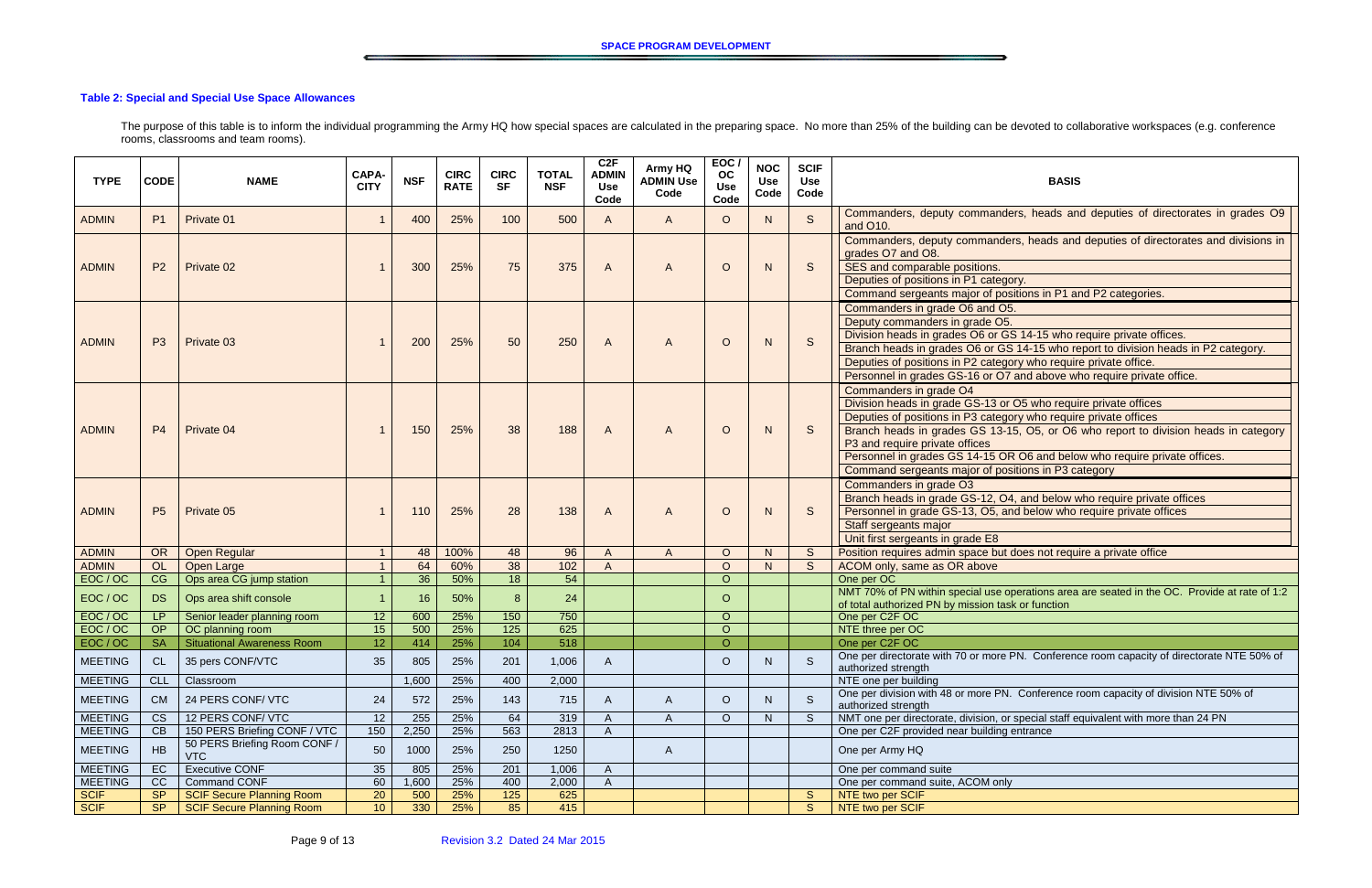#### **SPACE PROGRAM DEVELOPMENT**

# **BASIS**

zed to work in a SCIF but not having their normal duty east one SCIF shift staff.

one within the SCIF to house G2/ SCIF-related equipment. house equipment for the remainder of the building plus VTC server room space must be justified by the existence of hat is provided in one server room.

ns. Provide one consolidated break area for SZ3 outside of a on each floor

deputy commanding general, command sergeant major,

a division work area. NTL 2 but NMT 4 for each special use onal for PAO, contracting, legal, and IG. 12 filing cabinets

ommand briefing room; not provided for executive

E 96 NSF for every 25 PN. NLT one per special use

on each floor for each sex. In a three-story building, this s: minimum of two on each floor. Each restroom requires

rovide standard showers on first floor to fill out total number nen : women. Provide a ratio of one (1) shower per 25 PPL

n open office space of a division work area. Not provided V. NLT one GP storage area per special use operations

en office space of a division work area. Authorized for a lieu of conference room.

eneral, deputy commanding general, and chief of staff;

| <b>TYPE</b>                | <b>CODE</b>            | <b>NAME</b>                                              | CAPA-<br><b>CITY</b> | <b>NSF</b>   | <b>CIRC</b><br><b>RATE</b> | <b>CIRC</b><br><b>SF</b> | <b>TOTAL</b><br><b>NSF</b> | C2F<br><b>ADMIN</b><br><b>Use</b><br>Code | Army HQ<br><b>ADMIN Use</b><br>Code | EOC/<br><b>OC</b><br><b>Use</b><br>Code | <b>NOC</b><br><b>Use</b><br>Code | <b>SCIF</b><br><b>Use</b><br>Code |                                                                                                                                                                                                                                     |
|----------------------------|------------------------|----------------------------------------------------------|----------------------|--------------|----------------------------|--------------------------|----------------------------|-------------------------------------------|-------------------------------------|-----------------------------------------|----------------------------------|-----------------------------------|-------------------------------------------------------------------------------------------------------------------------------------------------------------------------------------------------------------------------------------|
| <b>SCIF</b>                | <b>SS</b>              | SCIF temporary work space                                | $\overline{1}$       | 16           | 50%                        | 8                        | 24                         |                                           |                                     |                                         |                                  | S                                 | Provide at a ratio of 1:25 PN authorized to w                                                                                                                                                                                       |
|                            |                        |                                                          |                      |              | 25%                        | 250                      |                            |                                           |                                     |                                         |                                  |                                   | station within the SCIF. Provide at least one                                                                                                                                                                                       |
| <b>SCIF</b><br><b>SCIF</b> | <b>SF</b><br><b>AI</b> | STO facility (C2F only)<br>Automated information systems | 8                    | 1,000<br>480 | 25%                        | 120                      | 1,250<br>600               |                                           |                                     |                                         |                                  | S<br>$\overline{\mathcal{S}}$     | NTE one per SCIF.<br>One per SCIF                                                                                                                                                                                                   |
| <b>SCIF</b>                | SO                     | <b>SCIF</b> security office                              |                      | 385          | 25%                        | 96                       | 481                        |                                           |                                     |                                         |                                  | $\overline{S}$                    | One per SCIF                                                                                                                                                                                                                        |
| <b>NOC</b>                 | <b>COM</b>             | <b>COMSEC</b> room                                       |                      | 210          | 25%                        | $\overline{52}$          | 262                        |                                           |                                     |                                         | N                                |                                   | One per NOC                                                                                                                                                                                                                         |
| <b>SPECIAL</b>             | <b>SR</b>              | Server room                                              |                      | 600          | 25%                        | 150                      | 750                        |                                           |                                     |                                         | N                                | S                                 | Provide NLT two server rooms, NTE one wit<br>Provide NLT one within the NOC to house e<br>equipment. Presence of additional server ro<br>equipment requiring space above what is pro                                                |
| <b>SPECIAL</b>             | <b>BR</b>              | <b>Break</b>                                             |                      | 108          | 25%                        | 27                       | 135                        | A                                         | A                                   | $\circ$                                 | N.                               | S                                 | Provide at ratio of 1:100 staff positions. Pro<br>SZ3. Provide at least one break area on ea                                                                                                                                        |
| <b>SPECIAL</b>             | LC                     | <b>Lactation Room</b>                                    | $\overline{1}$       | 80           | 25%                        | $\overline{20}$          | 100                        | A                                         | $\overline{A}$                      |                                         |                                  |                                   | One per building                                                                                                                                                                                                                    |
| <b>SPECIAL</b>             | <b>DC</b>              | Distribution / Mail room                                 |                      | 200          | 25%                        | 50                       | 250                        | $\mathsf{A}$                              | $\overline{A}$                      |                                         |                                  |                                   | One per building                                                                                                                                                                                                                    |
| <b>SPECIAL</b>             | CE                     | <b>Ceremonial / Screening</b>                            |                      | 2,000        | 25%                        | 500                      | 2,500                      | $\mathsf{A}$                              |                                     |                                         |                                  |                                   | One per building                                                                                                                                                                                                                    |
| <b>SPECIAL</b>             | <b>CE</b>              | Lobby Area with Access Control                           |                      | 600          | 25%                        | 150                      | 750                        |                                           | $\overline{A}$                      |                                         |                                  |                                   | One per building                                                                                                                                                                                                                    |
| <b>SPECIAL</b>             | <b>CT</b>              | <b>CMD</b> toilet                                        | $\mathbf 1$          | 108          | 25%                        | 27                       | 135                        | A                                         | $\mathsf{A}$                        |                                         |                                  |                                   | One each for commanding general, deputy of<br>and executive officer.                                                                                                                                                                |
| <b>SPECIAL</b>             | DT                     | Distrib/ PC-Based Training RM                            | 16                   | 572          | 25%                        | 143                      | 715                        | A                                         | $\mathsf A$                         |                                         |                                  |                                   | NTE one per building, Army HQ: TOEs only.                                                                                                                                                                                           |
| <b>SPECIAL</b>             | <b>FC</b>              | <b>Files</b>                                             |                      | 88           | 25%                        | 22                       | 110                        | A                                         |                                     | $\circ$                                 | N.                               | S                                 | 1:30 PN within open office space of a divisio<br>operations area. Provide one additional for<br>per area.                                                                                                                           |
| <b>SPECIAL</b>             | KT                     | Kitchen (CMD GRP)                                        | $\mathbf{1}$         | 96           | 25%                        | 24                       | 120                        | A                                         |                                     |                                         |                                  |                                   | One per command suite. One per command<br>conference room                                                                                                                                                                           |
| <b>SPECIAL</b>             | P <sub>6</sub>         | Visiting GO office                                       | $\overline{1}$       | 300          | 25%                        | 75                       | 375                        | $\mathsf{A}$                              |                                     |                                         |                                  |                                   | One per command suite, ACOM only.                                                                                                                                                                                                   |
| <b>SPECIAL</b>             | <b>PC</b>              | Printer/ Copier area                                     |                      | 96           | 25%                        | 24                       | 120                        | $\mathsf{A}$                              |                                     | $\circ$                                 | N.                               | S                                 | NLT one per division work area, NTE 96 NS<br>operations area.                                                                                                                                                                       |
| <b>SPECIAL</b>             | <b>RA</b>              | <b>C2F Reception</b>                                     | $\overline{25}$      | 250          | 25%                        | 63                       | 313                        | $\mathsf{A}$                              |                                     |                                         |                                  |                                   | One per command suite                                                                                                                                                                                                               |
| <b>SPECIAL</b>             | <b>RA</b>              | Army HQ Reception                                        | 10                   | 100          | 25%                        | $\overline{25}$          | 125                        |                                           | $\overline{A}$                      |                                         |                                  |                                   | One per command suite                                                                                                                                                                                                               |
| <b>SPECIAL</b>             | <b>PS</b>              | <b>Public Restrooms/Showers</b>                          |                      |              |                            |                          |                            |                                           |                                     |                                         |                                  |                                   | Provide ABA accessible restroom(s) on each<br>amounts to minimum of six restrooms: minin<br>one accessible shower.<br>In addition to accessible showers, provide st<br>of required showers in ratio of 4:1, men : wo<br>or persons. |
| <b>SPECIAL</b>             | <b>ST</b>              | General purpose storage                                  |                      | 96           | 25%                        | 24                       | 120                        | A                                         | A                                   | $\circ$                                 | N                                | S                                 | NTE 96 NSF for every 100 PN within open of<br>for work areas with fewer than 20 PN. NLT<br>area.                                                                                                                                    |
| <b>SPECIAL</b>             | TE.                    | Team room                                                | 8                    | 120          | 25%                        | 30                       | 150                        | A                                         | A                                   | $\circ$                                 | N.                               | S                                 | Provide at rate of 1:50 PN within open office<br>division with fewer than 24 people in lieu of o                                                                                                                                    |
| <b>SPECIAL</b>             | <b>WA</b>              | <b>Waiting</b> area                                      | $\overline{4}$       | 200          | 25%                        | 50                       | 250                        | A                                         | $\mathsf{A}$                        |                                         |                                  |                                   | Provide one each for commanding general,<br>provide one for reenlistment.                                                                                                                                                           |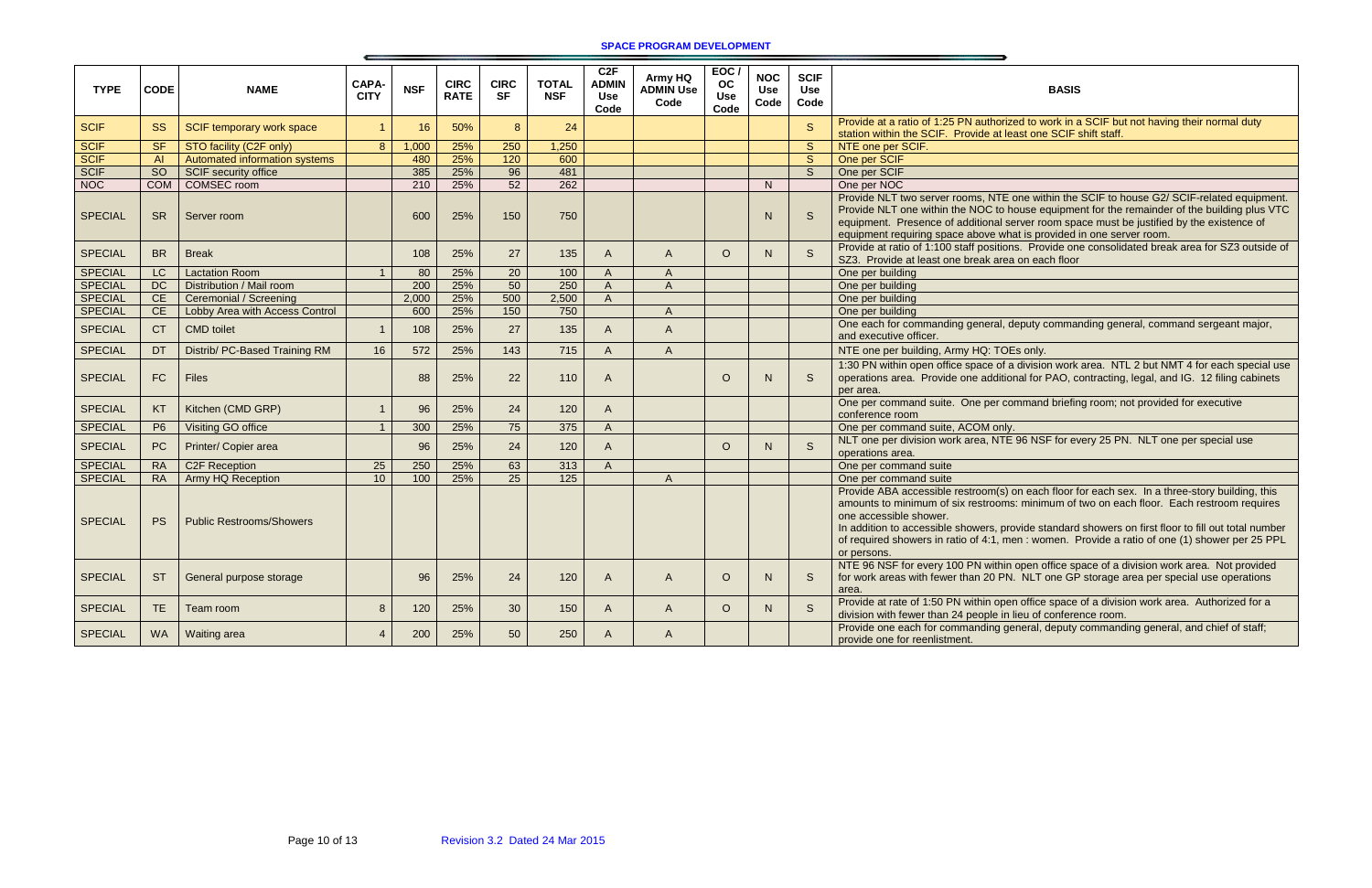### **4.6 Identify special use space requirements.**

4.6.1 Repeat the steps in 4.5.1 and 4.5.2 for each of the applicable special use spaces as identified in step 4.3.

# **4.7 When applicable, identify mission space and add.**

- 4.7.1 Analyze the authorization document for personnel requiring space other than administrative type space, e.g. instructors in Army schools, laboratory scientists.
- 4.7.2 Identify by paragraph activities that require mission space.
- 4.7.3 Exclude personnel in mission space from Army HQ administrative space.
- 4.7.4 Calculate mission space in a planning charrette using approved mission statements and validated planning assumptions. Validation may come from the parent ACOM, ASCC or the HQDA proponent. Personnel support space integrated into mission space (e.g., instructor workstations, scientist / researcher workstations, conference rooms are governed by the same criteria as the supported C2F or Army HQ.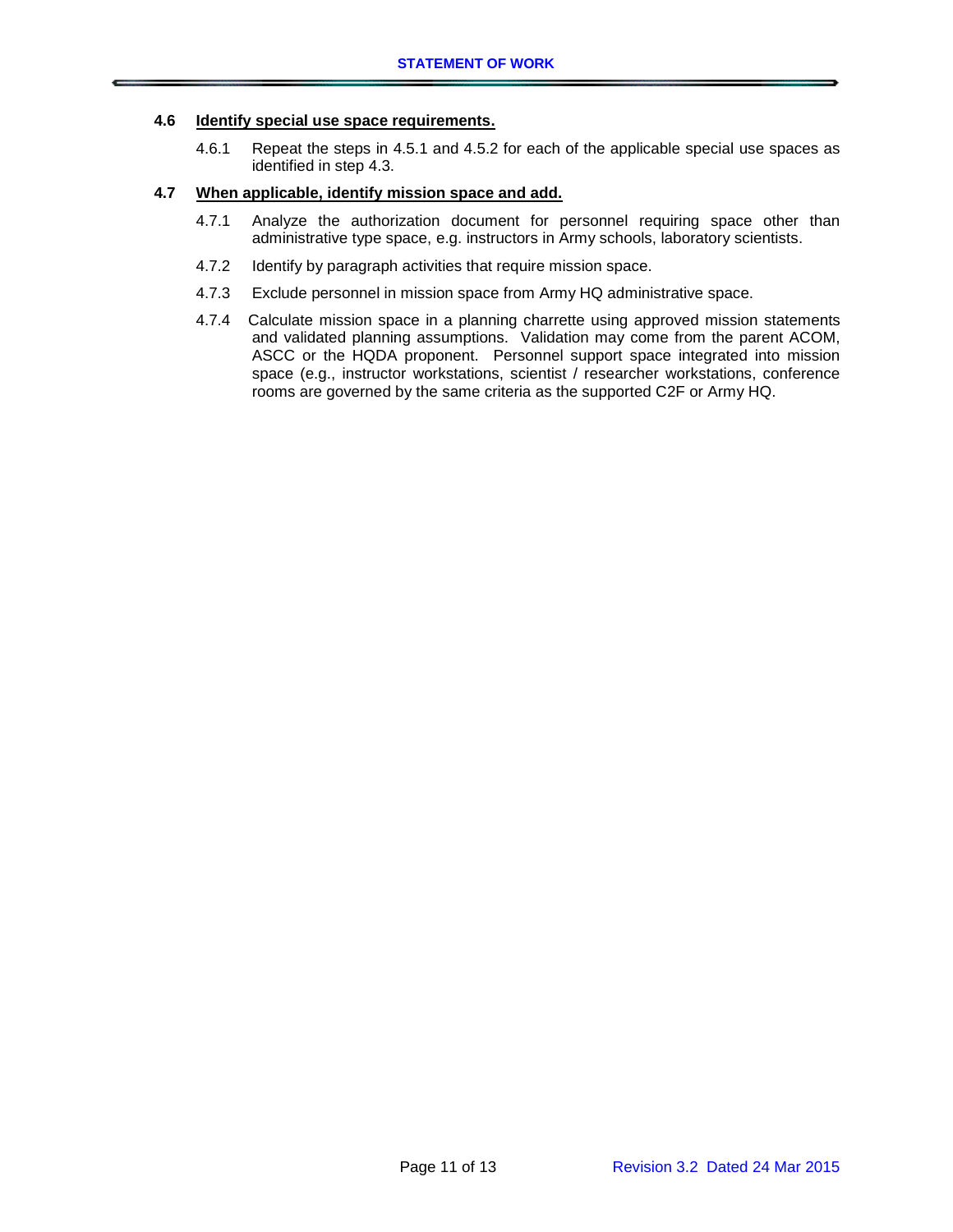4.8 **Determine total net area required.** Aggregate space by admin, special space, special use space (SCIF, NOC and OC) and mission space to determine total net area required by programming area requirements and Intra-Office circulation.

| <organization name=""></organization>                                   |                                             |                                               |                                  |                  |       |                                 |  |  |  |  |  |
|-------------------------------------------------------------------------|---------------------------------------------|-----------------------------------------------|----------------------------------|------------------|-------|---------------------------------|--|--|--|--|--|
| ARMY HEADQUARTERS (HQ) PROGRAM                                          |                                             |                                               |                                  |                  |       |                                 |  |  |  |  |  |
|                                                                         |                                             |                                               |                                  |                  |       |                                 |  |  |  |  |  |
|                                                                         |                                             |                                               |                                  |                  |       |                                 |  |  |  |  |  |
| VERSION 1 0 <date> 6x8 Cubicles with 100% Circulation</date>            |                                             |                                               |                                  |                  |       |                                 |  |  |  |  |  |
| PERSONNEL REQUIREMENTS SUMMARY                                          |                                             |                                               |                                  |                  |       |                                 |  |  |  |  |  |
| Command                                                                 |                                             |                                               |                                  | <b>Personnel</b> |       |                                 |  |  |  |  |  |
| <b>ACC ECC Standard Total Personnel</b><br><b>Total Admin Personnel</b> |                                             |                                               |                                  |                  |       | 525<br>491                      |  |  |  |  |  |
|                                                                         |                                             |                                               |                                  |                  |       |                                 |  |  |  |  |  |
| <b>Grand Total HQ Facility Personnel</b>                                |                                             |                                               |                                  |                  |       | 525                             |  |  |  |  |  |
|                                                                         |                                             |                                               |                                  |                  |       |                                 |  |  |  |  |  |
|                                                                         |                                             |                                               | <b>AREA REQUIREMENTS SUMMARY</b> |                  |       |                                 |  |  |  |  |  |
|                                                                         | <b>ADMIN SPACE</b>                          |                                               | SPECIAL PURPOSE SPACE            |                  |       |                                 |  |  |  |  |  |
| <b>DESCRIPTION</b>                                                      | <b>ADMIN</b><br><b>SPACES</b><br><b>NSF</b> | <b>SPECIAL</b><br><b>SPACES</b><br><b>NSF</b> | <b>SCIF</b>                      | <b>NOC</b>       | OC    | <b>PROGRAMMED</b><br><b>NSF</b> |  |  |  |  |  |
| <b>Total Programmed Area Requirements</b>                               | 31,604                                      | 18,725                                        | 1,680                            | 900              | 2,715 | 55,624                          |  |  |  |  |  |
| <b>Total Intra - Office Circulation</b>                                 | 22,443                                      | 5,072                                         | 601                              | 225              | 1,607 | 29,948                          |  |  |  |  |  |
| <b>AREA TOTAL</b>                                                       | 54,047                                      | 23,797                                        | 2,281                            | 1,125            | 4,322 |                                 |  |  |  |  |  |
| Subtotal 1 (All Programmed Area Requirements)                           |                                             |                                               |                                  |                  |       | 85,572                          |  |  |  |  |  |
| PART <sub>2</sub>                                                       |                                             |                                               |                                  |                  |       |                                 |  |  |  |  |  |
| Electrical (1% of Subtotal 1)                                           |                                             |                                               |                                  |                  |       | 856                             |  |  |  |  |  |
| Telecommunications (4% of Subtotal 1)                                   |                                             |                                               |                                  |                  |       | 3,423                           |  |  |  |  |  |
| Subtotal 2 (Subtotal 1 Plus, Elec, Telecom)                             |                                             |                                               |                                  |                  |       | 89,851                          |  |  |  |  |  |
| PART <sub>3</sub>                                                       |                                             |                                               |                                  |                  |       |                                 |  |  |  |  |  |
| Primary Egress and Inter-Organizational Circulation (25%)               |                                             |                                               |                                  |                  |       | 22,463                          |  |  |  |  |  |
| (General Building Circulation Includes: Primary Egress,                 |                                             |                                               |                                  |                  |       |                                 |  |  |  |  |  |
| Locker/Shower Area, Building Toilets, Janitor Area, Space               |                                             |                                               |                                  |                  |       |                                 |  |  |  |  |  |
| For AAFES, Recycle Closet)                                              |                                             |                                               |                                  |                  |       |                                 |  |  |  |  |  |
| Subtotal 3 (Subtotal 2 Plus General Building Circulation)               |                                             |                                               |                                  |                  |       | 112,313                         |  |  |  |  |  |
| PART <sub>4</sub>                                                       |                                             |                                               |                                  |                  |       |                                 |  |  |  |  |  |
| Mechanical (7% of Subtotal 1)                                           |                                             |                                               |                                  | 7,862            |       |                                 |  |  |  |  |  |
| <b>Grand Total HQ Facility Area Requirements</b>                        |                                             |                                               |                                  |                  |       | 120,175                         |  |  |  |  |  |
| <b>BUILDING AREA PER PERSON</b>                                         |                                             |                                               |                                  |                  |       |                                 |  |  |  |  |  |
| <b>Total Administrative NSF Per Person</b>                              |                                             |                                               |                                  |                  |       |                                 |  |  |  |  |  |
| Total GSF Per Person                                                    |                                             |                                               |                                  |                  |       |                                 |  |  |  |  |  |

Figure 1 is an example of a summary program. The "Area Requirements Summary" provides the programming area and the associated circulation area for Admin spaces, special space and special use space (SCIF, NOC, and OC). Adapt as necessary when mission space is required.